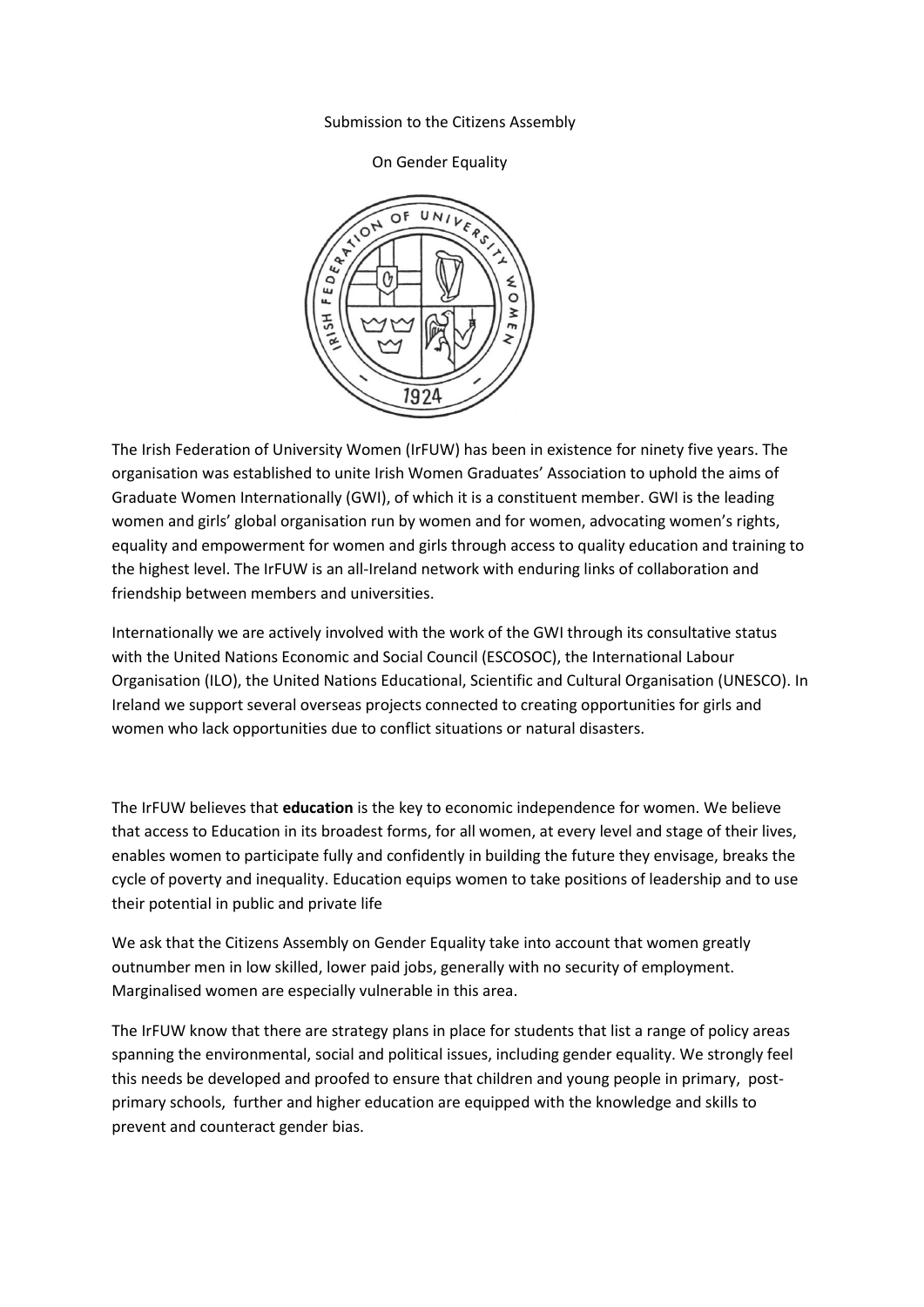We recommend that the Citizens Assembly in their report to government:

Ensure that potential gender bias is addressed at the earliest possible stages in the educational system. We believe this will have a transformational influence in addressing many other issues, including increasing the engagement of girls with STEM subjects.

To support and resource the women's community sector to advance equality and to support marginalised women to participate in public and political life and in further education at all stages of their lives.

We identify and believe 'that the question of education lies within the domain of Justice' Margaret Mac Curtain.

We call on the Citizens Assembly to include the following recommendations in its report to government the holding of **a referendum** to replace Article 41.2.2 by an article that would include the following principles:

It should be gender neutral

It should be supportive and acknowledge the work, family life and the value of care to Irish society

It should recognise that home, family and community care, done by women and men, give society a support without which the common good of Justice cannot be achieved.

The IrFUW calls on the Citizens Assembly to support in practical terms measures that address the economic inequality experienced by **ca**r**ers** and to include the following recommendations in its report to government:

Acknowledge the significant contribution of women's unpaid work throughout their lives by legislating for a full and retrospective Homecare credit to enable women to access a full pension and achieve gender equality.

Legislate for funding a comprehensive, affordable, accessible care infrastructure to support citizens at each stage of their lifecycle.

Put equality proofing on a statutory basis to ensure that public resources are shared in a fairer and more equitable way.

The state pension urgently requires reform to tackle structural inequalities and discrimination experienced by many **older women** that include women affected by the state introduction of a marriage bar and rural women, especially those working on the family farm. Many of these women